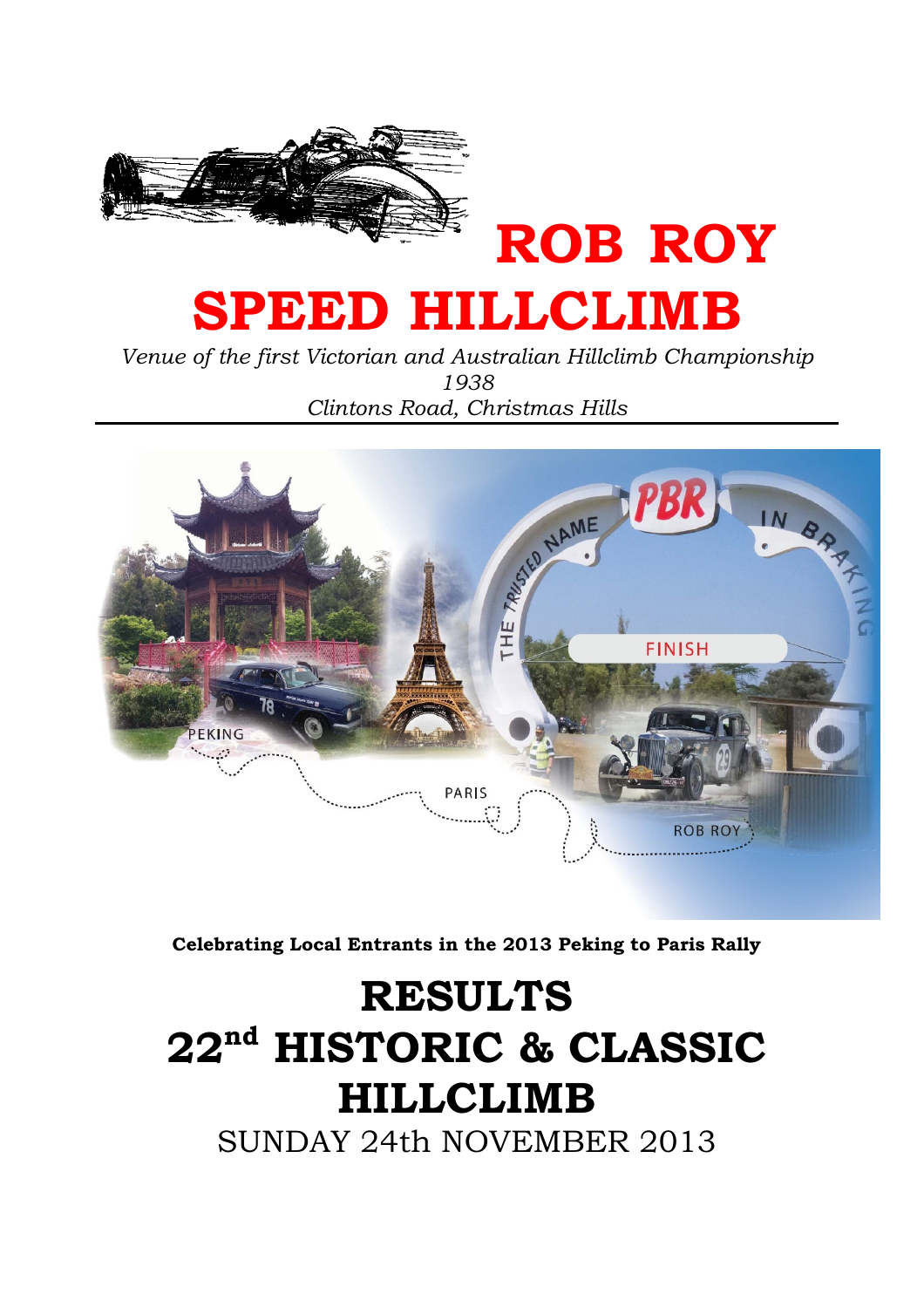# **Congratulations Mike Barker – Elfin Clubman - Fastest Time of Day – 25.17 sec. Andrea Ashton-Ward - Ford Cortina - Fastest Lady Driver – 36.89 sec.**

#### **CONGRATULATIONS TO THE FOLLOWING WINNERS OF THESE PERPETUAL TROPHIES**

| <b>BILL LEECH TROPHY</b>                     | <b>Glen Bishop</b>          | <b>Austin 7</b>         |
|----------------------------------------------|-----------------------------|-------------------------|
| <b>ARTHUR WYLIE TROPHY</b>                   | <b>David Bell</b>           | <b>MG TA Special</b>    |
| <b>BRUCE WALTON TROPHY</b>                   | <b>Peter Wilson</b>         | <b>Ford Special</b>     |
| <b>NORM BEECHEY TROPHY</b>                   | <b>Peter Wymouth-Wilson</b> | <b>Morris Cooper S</b>  |
| <b>HARRY FIRTH TROPHY</b>                    | <b>Richard Milligan</b>     | <b>MGB</b>              |
| <b>TONY GAZE TROPHY</b>                      | <b>Mike Barker</b>          | <b>Elfin Clubman</b>    |
| <b>DERRY GEORGE TROPHY</b>                   | <b>Not Awarded</b>          |                         |
| <b>DIANA DAVISON/GAZE TROPHY</b>             | Andrea Ashton-Ward          | <b>Ford Cortina</b>     |
| TOM SYNOTT ENCOURAGEMENT AWARD               | <b>Barbara Hill</b>         | <b>Austin 7 Special</b> |
| <b>TATE ENGINES TROPHY</b>                   | <b>Peter Wilson</b>         | <b>Ford Special</b>     |
| <b>PETEWELL ENGINEERING FASTEST AUSTIN 7</b> | <b>John Marriott</b>        | <b>Austin 7 Special</b> |
| <b>FASTEST AIR COOLED RACING CAR (VHRR)</b>  | <b>David Palstra</b>        | <b>Newbound Special</b> |
| The R.G WIGLEY TROPHY                        | <b>David Bell</b>           | <b>MG TA Special</b>    |
| <b>MG B ANNIVERSARY HISTORIC TROPHY</b>      | <b>Richard Milligan</b>     | <b>MGB</b>              |
| <b>MG EX 181 Trophy</b>                      | <b>Glen Renshaw</b>         | <b>MGA</b>              |
| <b>FASTEST TIME OF THE DAY (HISTORIC)</b>    | <b>Keith Simpson</b>        | <b>Brabham BT 16</b>    |

# LE TROPHEE DES CONDUCTEURS ANCIENS – 2013

#### **Congratulations to Ken Innes Irons- winner in a Austin 7 Special**

|                          | <b>ROB ROY MEETINGS SCHEDULED FOR 2014</b>                |
|--------------------------|-----------------------------------------------------------|
| MARCH 2 <sup>ND</sup>    | VICTORIAN HILL CLIMB CHAMPIONSHIP ROUND 2                 |
| APRIL $27TH$             | <b>VHRR HISTORIC ROB ROY</b>                              |
| MAY 4 <sup>TH</sup>      | INTERCLUB CHALLENGE ROUND 1 (incl Club Championsip Event) |
| AUGUST 17TH              | <b>VSCC VINTAGE HILLCLIMB</b>                             |
| AUGUST 31 <sup>ST</sup>  | INTERCLUB CHALLENGE ROUND 2 (incl Club Championsip Event) |
| OCTOBER 5TH              | <b>COME &amp; TRY DAY</b>                                 |
| NOVEMBER 2 <sup>ND</sup> | <b>INTERCLUB CHALLENGE ROUND 3</b>                        |
| NOVEMBER 23RD            | 23 <sup>RD</sup> HISTORIC & CLASSIC                       |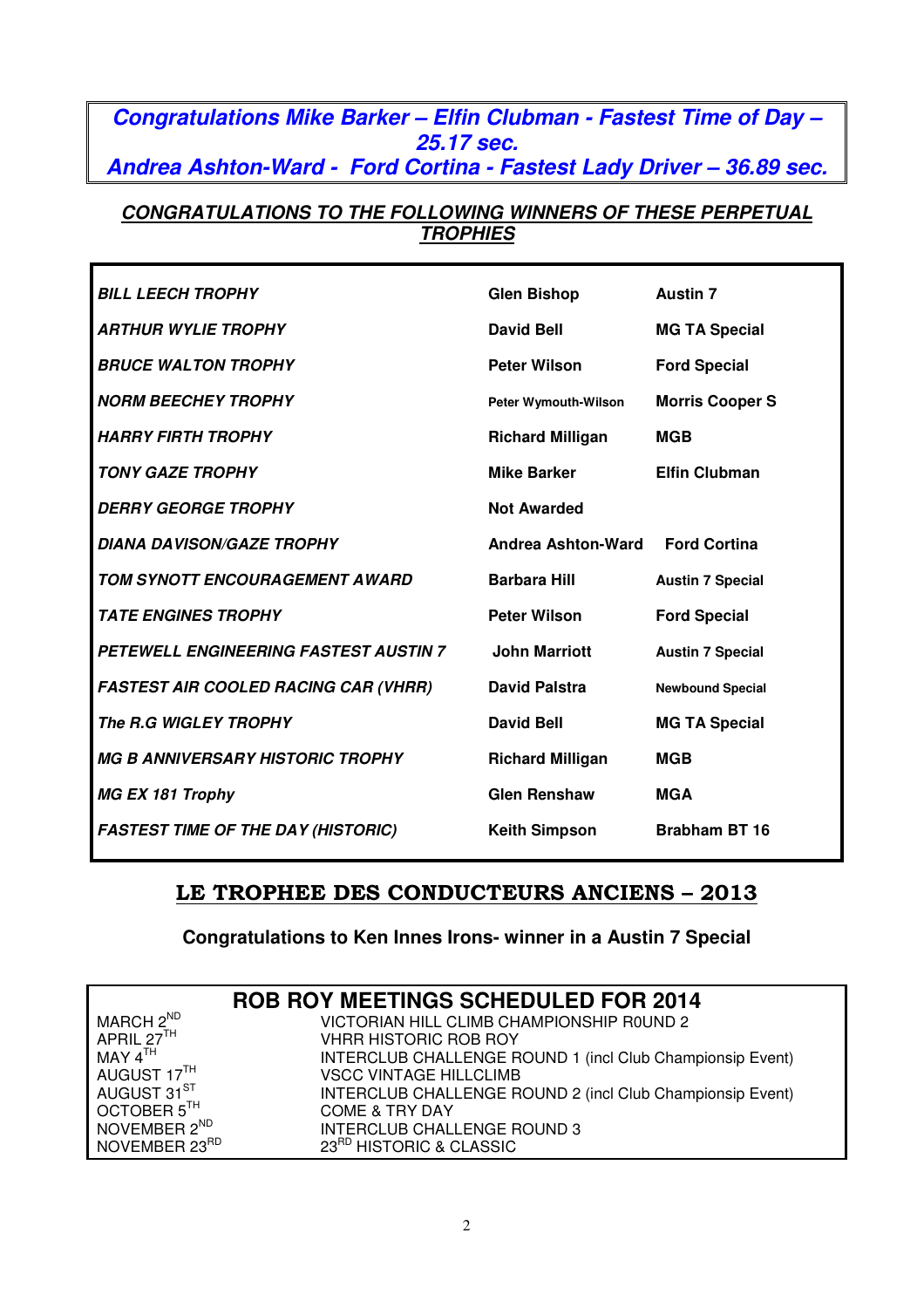| No. | <b>Driver</b> |                  | <b>Make</b>                                                                                                              | Split 1 Split 2 Split 3 Split 4 |                |                | Run 1 Run 2 Run 3 Run 4                | <b>Best</b> | <b>Place</b><br>Class O/R |                |
|-----|---------------|------------------|--------------------------------------------------------------------------------------------------------------------------|---------------------------------|----------------|----------------|----------------------------------------|-------------|---------------------------|----------------|
|     |               |                  | <b>CLASS A - Invited and Classic up to 1500cc</b><br>Record held by John Black, Fiat X1/9 - 24.59 (26/11/2006)           |                                 |                |                |                                        |             |                           |                |
| 311 |               | Denis Williams   | Honda Civic<br><b>Split Time</b>                                                                                         | 31.59<br>15.16                  | 31.16<br>15.54 | 29.20<br>13.89 | <b>DNS</b>                             | 29.20       | 1                         | $\overline{7}$ |
| 144 |               | Ken Parry        | Ford Cortina GT<br><b>Split Time</b>                                                                                     | 29.52<br>13.91                  | 30.40<br>14.81 | 29.88<br>14.32 | 30.68<br>14.90                         | 29.52       | $\overline{\mathbf{2}}$   | 11             |
| 157 |               | Rob Whiting      | Westfield 11<br><b>Split Time</b>                                                                                        | 42.12<br>20.59                  | 61.88<br>19.51 | 37.97<br>17.47 | <b>DNS</b>                             | 37.97       | $\mathbf 3$               | 63             |
|     |               |                  | <b>CLASS B - Invited and Classic 1501 TO 2000cc</b><br>Record held by Norman Gowers - Morris Mini 850 - 23.18 (19/02/06) |                                 |                |                |                                        |             |                           |                |
| 5   |               | Stephen Harrison | Lotus Europa<br><b>Split Time</b>                                                                                        | 33.95<br>16.15                  | 32.44<br>15.88 | 28.53<br>13.30 | <b>DNS</b>                             | 28.53       | 1                         | 3              |
| 15  |               | Mark Patane      | Alfa Romeo 1750GTV<br><b>Split Time</b>                                                                                  | 31.85<br>15.22                  | 32.09<br>16.36 | 28.74<br>14.13 | <b>DNS</b>                             | 28.74       | $\mathbf{2}$              | 4              |
| 117 |               | Graeme Edwards   | Renault R17 TL<br><b>Split Time</b>                                                                                      | 32.55<br>16.14                  | 31.64<br>15.83 | 28.95<br>13.81 | <b>DNS</b><br>$\overline{\phantom{a}}$ | 28.95       | 3                         | 5              |
| 63  |               | Terry Harvey     | Ford Escort<br><b>Split Time</b>                                                                                         | 34.99<br>17.76                  | 33.77<br>17.44 | 31.34<br>15.77 | <b>DNS</b><br>$\sim$                   | 31.34       | $\overline{\mathbf{4}}$   | 24             |
| 20  |               | Mike Ellsmore    | MGA Coupe<br><b>Split Time</b>                                                                                           | 35.09<br>16.95                  | 35.10<br>17.08 | 31.86<br>14.82 | 33.48<br>16.03                         | 31.86       | 5                         | 25             |
| 757 |               | Louis Santin     | Singer Le Mans<br><b>Split Time</b>                                                                                      | 38.25<br>17.42                  | 35.94<br>16.68 | 31.90<br>15.06 | 36.23<br>16.88                         | 31.90       | 6                         | 26             |
| 64  |               | Bob Jamieson     | Volkswagen Beetle<br><b>Split Time</b>                                                                                   | 40.31<br>18.45                  | 38.16<br>17.30 | 36.54<br>16.37 | 36.72<br>16.52                         | 36.54       | $\overline{7}$            | 57             |
| 75  | Nigel Gray    |                  | Singer Le Mans<br><b>Split Time</b>                                                                                      | 44.35<br>19.44                  | 43.82<br>19.98 | 38.13<br>16.79 | 38.29<br>17.62                         | 38.13       | 8                         | 64             |

# **CLASS C – Invited and Classic 2001 to 3000cc**

Record held by Wes Thomson – McRea Spider – 22.73 (20/02/05)

| 114 | Mark Ingham      | Austin Healey 100/4<br><b>Split Time</b> | 35.62<br>17.04 | 35.49<br>17.21 | 29.91<br>14.57 | <b>DNS</b><br>۰ | 29.91 |   | 14 |
|-----|------------------|------------------------------------------|----------------|----------------|----------------|-----------------|-------|---|----|
| 68  | Andrew Clayton   | MG TC/Holden<br><b>Split Time</b>        | 38.91<br>17.96 | 39.90<br>18.50 | 30.91<br>14.26 | <b>DNS</b><br>۰ | 30.91 | 2 | 20 |
| 325 | Robert Elms      | BMW 326 i.s<br><b>Split Time</b>         | 36.36<br>18.01 | 37.56<br>18.88 | 32.93<br>16.49 | <b>DNS</b><br>۰ | 32.93 | 3 | 32 |
| 16  | Phillip Stafford | MG Y Type Special<br><b>Split Time</b>   | 40.21<br>19.47 | 39.83<br>18.72 | 35.00<br>17.06 | <b>DNS</b><br>٠ | 35.00 | 4 | 47 |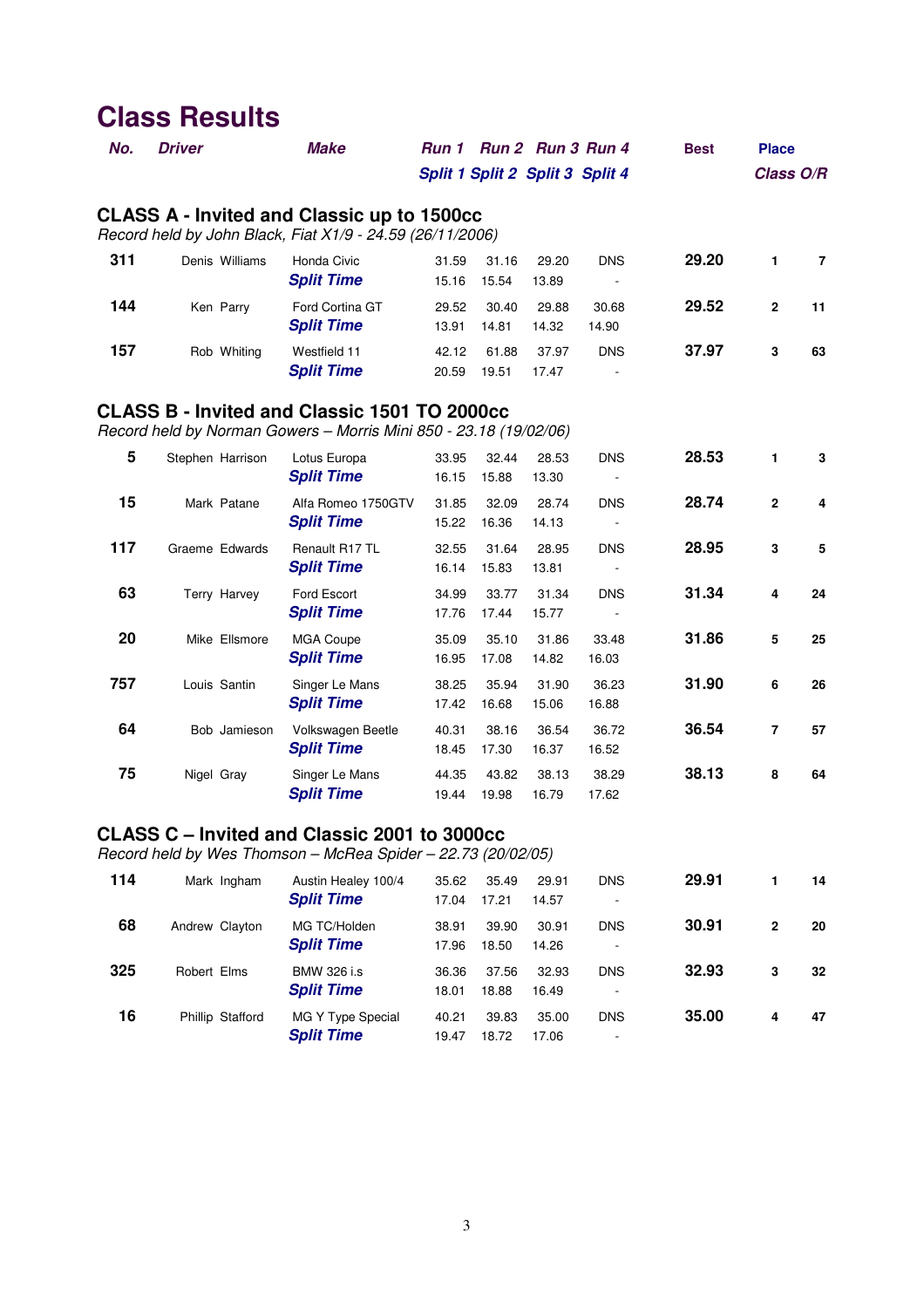| No.    | <b>Driver</b>                                                                                                       | <b>Make</b>                               | <b>Run 1</b><br>Split 1 Split 2 Split 3 Split 4 |                |                | Run 2 Run 3 Run 4 | <b>Best</b> | <b>Place</b><br>Class O/R |    |
|--------|---------------------------------------------------------------------------------------------------------------------|-------------------------------------------|-------------------------------------------------|----------------|----------------|-------------------|-------------|---------------------------|----|
|        | CLASS D – Invited and Classic 3001cc and over<br>Record held by Rick Simmonds - Nissan GTR Turbo - 21.97 (25/02/96) |                                           |                                                 |                |                |                   |             |                           |    |
| 53     | Nick Crocitti                                                                                                       | <b>Ford Roadster</b><br><b>Split Time</b> | 57.02<br>16.89                                  | 37.07<br>17.23 | 28.97<br>13.74 | 54.47<br>18.18    | 28.97       |                           | 6  |
| 90     | Matt Bryson                                                                                                         | Leyland P76<br><b>Split Time</b>          | 31.78<br>15.53                                  | 31.59<br>15.52 | 29.47<br>14.52 | 30.83<br>15.34    | 29.47       | $\mathbf{2}$              | 10 |
| 56     | Gary Ball                                                                                                           | Jag D-Type Replica<br><b>Split Time</b>   | 38.72<br>18.19                                  | 37.87<br>17.69 | 31.08<br>14.95 | 36.67<br>17.50    | 31.08       | 3                         | 21 |
| 78     | Michael Killingsworth EH Holden                                                                                     | <b>Split Time</b>                         | 40.56<br>18.34                                  | 41.09<br>18.60 | 35.57<br>16.80 | 39.65<br>18.18    | 35.57       | 4                         | 51 |
| ^' ^^^ |                                                                                                                     | ALUDMAN ABARTA                            | -- 407F                                         |                | - 11 - - - - - |                   |             |                           |    |

#### **CLASS F – CLUBMAN SPORTS – post 1975 - all capacities**

Record held by Dale Hocking –Dalrick – 22.68 (01/02/09)

|    | Mike Barker | Elfin Clubman Type 3<br><b>Split Time</b> |       | 28.06 27.13 25.17<br>14.17 13.72 | 12.07          | 26.89<br>13.69  | 25.17 |               |    |
|----|-------------|-------------------------------------------|-------|----------------------------------|----------------|-----------------|-------|---------------|----|
| 37 | David Stone | Sonic Super 7<br><b>Split Time</b>        | 18.61 | 41.15 39.93<br>19.05             | 30.75<br>14.44 | <b>DNS</b><br>۰ | 30.75 | $\mathcal{P}$ | 17 |

## **VINTAGE SPORTS AND RACING PRE 1931 CAMS Group J (a)**

Record held by Richard Stanley –Amilcar/AC s/c - 24.46 (25/02/96)

#### **CLASSES G and H combined - Vintage Sports and Racing Pre 1931 Group J - all capacities**

| 96 | Glen Bishop   | Austin 7<br><b>Split Time</b>        | 41.87<br>19.66 | <b>DNS</b><br>$\overline{\phantom{a}}$ | 33.94<br>15.21 | <b>DNS</b><br>$\overline{a}$ | 33.94 |   | 39 |
|----|---------------|--------------------------------------|----------------|----------------------------------------|----------------|------------------------------|-------|---|----|
| 70 | Phillip Hallo | Austin 7<br><b>Split Time</b>        | 47.62<br>27.80 | 41.61<br>19.70                         | 34.75<br>15.35 | 37.43<br>16.95               | 34.75 | 2 | 45 |
| 82 | Martin Stubbs | Austin 7 Sports<br><b>Split Time</b> | 43.91<br>19.53 | <b>DNS</b><br>$\overline{\phantom{a}}$ | 38.92<br>18.14 | 40.56<br>18.97               | 38.92 | 3 | 65 |
| 77 | Barbara Hill  | Austin 7<br><b>Split Time</b>        | 58.98<br>24.45 | 51.89<br>22.41                         | 45.04<br>20.58 | 44.96<br>21.21               | 44.96 | 4 | 72 |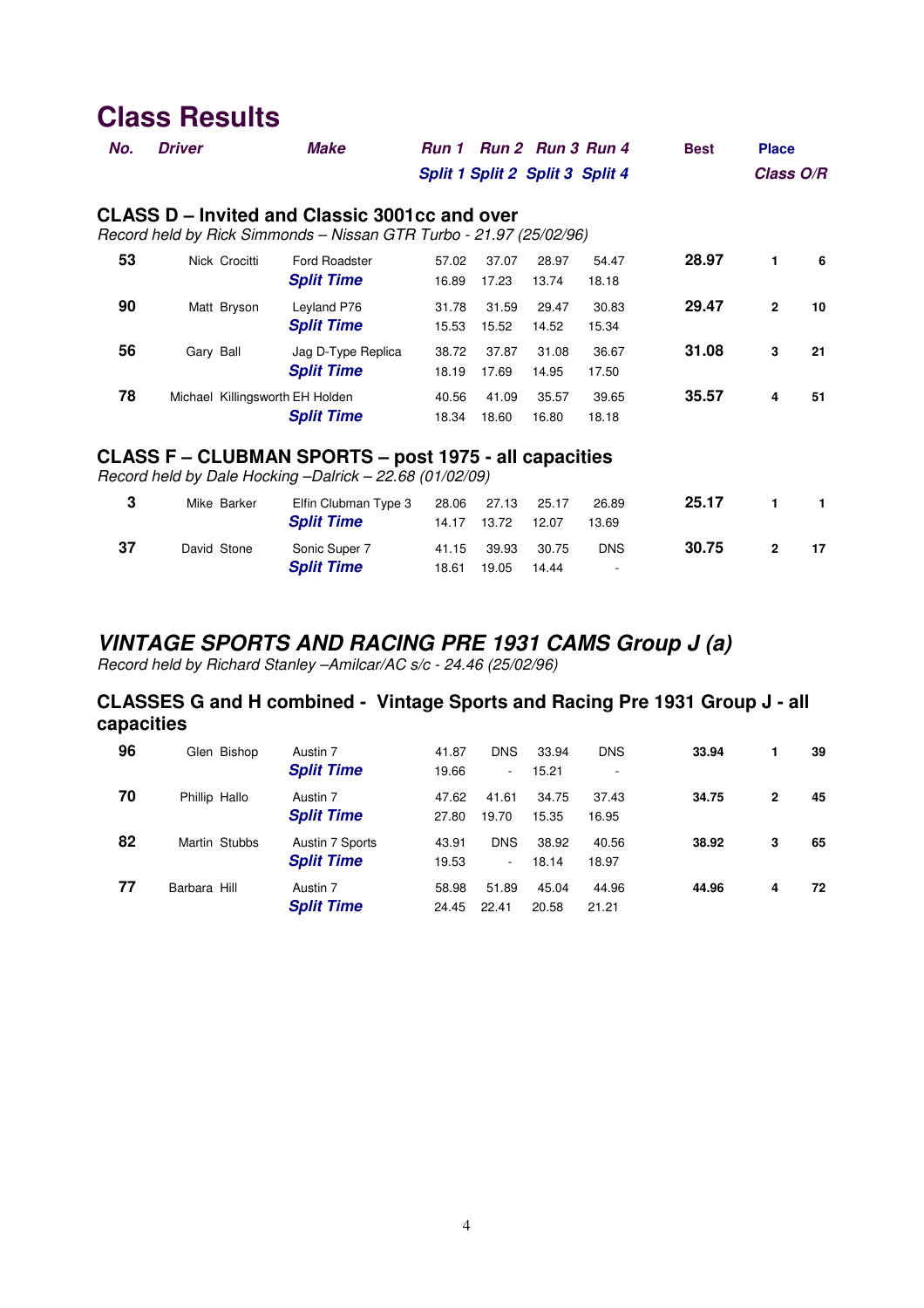| No. | <i><b>Driver</b></i> | Make | Run 1 Run 2 Run 3 Run 4         | <b>Best</b> | <b>Place</b> |
|-----|----------------------|------|---------------------------------|-------------|--------------|
|     |                      |      | Split 1 Split 2 Split 3 Split 4 |             | Class O/R    |

## **POST VINTAGE SPORTS AND RACING 1931 to 1940 CAMS Group K (a)**

Record held by Graeme Raper - Monoskate - 24.16 (25/11/2012)

#### **CLASS I - Post Vintage Sports 1931 to 1940 Group K - all capacities**

| 138 | Walter Magilton | MG J3<br><b>Split Time</b>          | 40.78          | 42.05          | 37.51          | <b>DNS</b>          | 37.51 |   | 61 |
|-----|-----------------|-------------------------------------|----------------|----------------|----------------|---------------------|-------|---|----|
| 29  | Rhys Timms      | MG SA                               | 19.60<br>43.17 | 19.55<br>41.43 | 17.36<br>39.18 | 42.39               | 39.18 | 2 | 66 |
| 81  | Doug Keith      | <b>Split Time</b><br>MG NA Magnette | 19.62<br>48.35 | 18.46<br>46.50 | 17.84<br>42.75 | 18.34<br><b>DNS</b> | 42.75 | 3 | 69 |
|     |                 | <b>Split Time</b>                   | 22.26          | 20.27          | 19.26          | ٠                   |       |   |    |

#### **CLASS J - Post Vintage Racing 1931 to 1940 Group K - all capacities**

| 57 | David Bell  | MG TA Special<br><b>Split Time</b>       | 35.20<br>16.84 | 36.92<br>17.82 | 30.78<br>14.45 | <b>DNS</b><br>۰ | 30.78 |   | 18 |
|----|-------------|------------------------------------------|----------------|----------------|----------------|-----------------|-------|---|----|
| 34 | Ray Sprague | <b>Ford Special</b><br><b>Split Time</b> | 33.49<br>16.41 | 32.84<br>15.69 | 35.11<br>16.89 | <b>DNS</b><br>۰ | 32.84 | 2 | 30 |
|    | Ray Sprague | Ford Racing<br><b>Split Time</b>         | 33.19<br>16.33 | 33.52<br>16.28 | 49.45<br>13.98 | <b>DNS</b><br>۰ | 33.19 | 3 | 33 |

#### **CLASS K – AUSTIN 7 SPORTS & RACING**

Record held by David Bishop – Austin 7 s/c - 27.84 (18/06/00)

| 50  | John Marriott   | Austin 7<br><b>Split Time</b> | 49.64<br>16.78 | 39.66<br>18.92 | 33.89<br>15.19 | 36.39<br>16.65 | 33.89 |              | 38 |
|-----|-----------------|-------------------------------|----------------|----------------|----------------|----------------|-------|--------------|----|
| 41  | Ken Innes-Irons | Austin 7<br><b>Split Time</b> | 39.16<br>17.84 | 39.64<br>18.25 | 35.86<br>16.00 | 37.94<br>17.75 | 35.86 | $\mathbf{2}$ | 52 |
| 71  | lan Motley      | Austin 7<br><b>Split Time</b> | 40.71<br>18.54 | 41.97<br>18.18 | 36.04<br>15.94 | 40.80<br>18.14 | 36.04 | 3            | 53 |
| 93  | Trevor Cole     | Austin 7<br><b>Split Time</b> | 42.82<br>19.88 | 45.25<br>20.91 | <b>DNS</b>     | <b>DNS</b>     | 42.82 | 4            | 70 |
| 821 | Russell Dickson | Austin 7<br><b>Split Time</b> | 51.12<br>21.03 | 45.49<br>20.06 | 43.15<br>19.68 | 44.70<br>19.12 | 43.15 | 5            | 71 |

#### **CLASS L – AIR COOLED RACING – pre 1960 - up to 1100cc**

Record held by Ken Bedggood - Cooper JAP Mk5 1100cc - 25.20 (2007)

| 51 | David Palstra | Newbounds Special |                | DNS 44.82 39.68 | <b>DNS</b> | 39.68 | 68 |
|----|---------------|-------------------|----------------|-----------------|------------|-------|----|
|    |               | <b>Split Time</b> | $-20.35$ 18.07 |                 |            |       |    |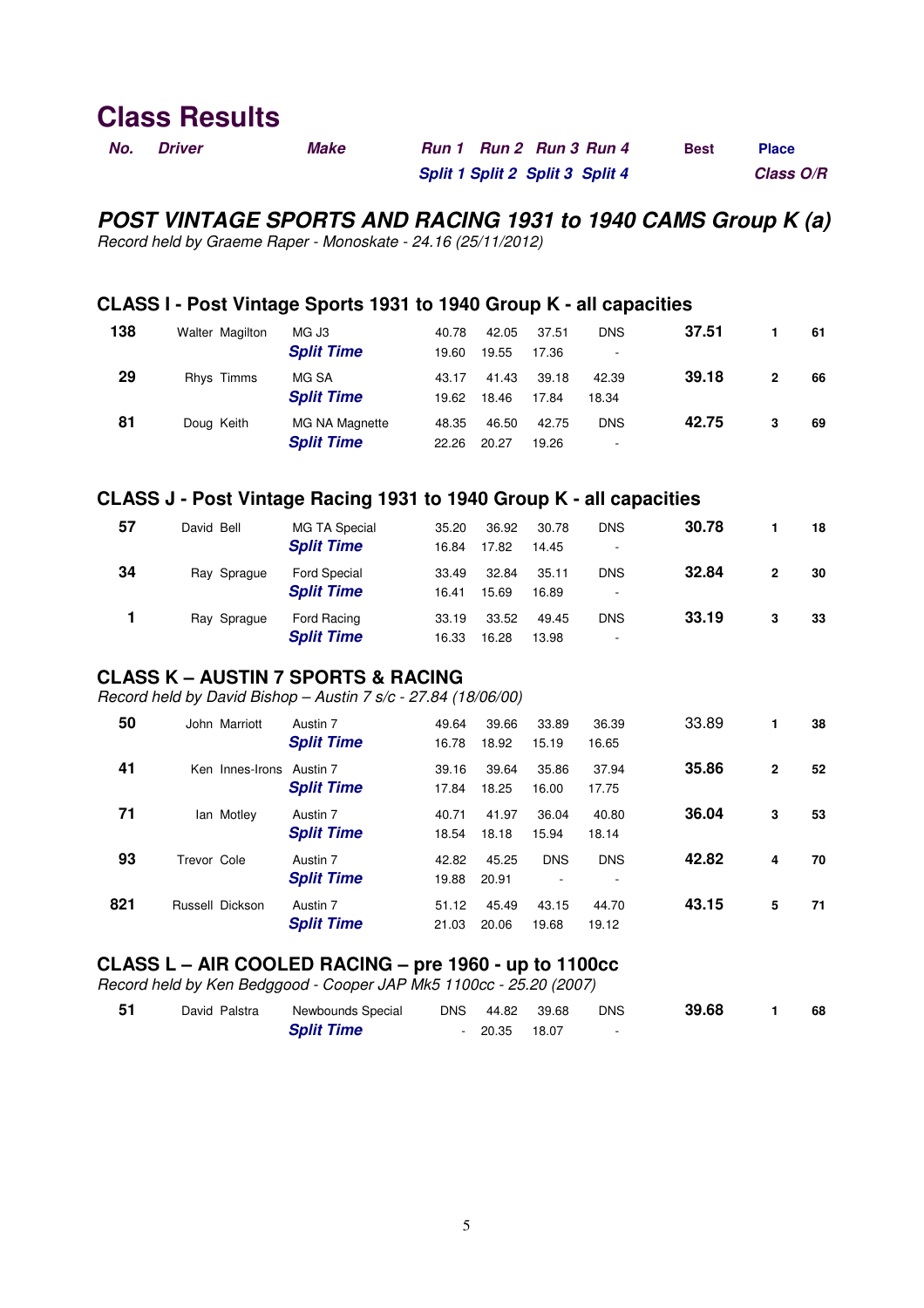| No. | <b>Driver</b> | <b>Make</b> | Run 1 Run 2 Run 3 Run 4         | <b>Best</b> | <b>Place</b> |
|-----|---------------|-------------|---------------------------------|-------------|--------------|
|     |               |             | Split 1 Split 2 Split 3 Split 4 |             | Class O/R    |

#### **CLASS M – AIR COOLED RACING – pre 1960 to 1972 - up to 1100cc**

Record held by Darren Visser, Bates Cyclo – 22.48 (25/11/2012)

| 263 | Darren Visser | <b>Bates Cyclo</b><br><b>Split Time</b> | 31.95<br>15.29 | 33.34<br>16.68 | 29.73<br>14.15 | <b>DNS</b><br>- | 29.73 |   | 13 |
|-----|---------------|-----------------------------------------|----------------|----------------|----------------|-----------------|-------|---|----|
| 49  | Karl Malins   | Cyclo 500<br><b>Split Time</b>          | 33.87<br>15.01 | 35.48<br>16.39 | 35.36<br>15.31 | <b>DNS</b><br>۰ | 33.87 | 2 | 37 |
| 88  | Mark Atkinson | Falkenberg Jinx<br><b>Split Time</b>    | 43.63<br>19.71 | 44.42<br>19.72 | 34.20<br>16.23 | 44.56<br>18.71  | 34.20 | 3 | 40 |

## **SPORTS AND RACING CARS – 1941 to 1960 CAMS Group L (b)**

Record held by Ray Gibbs – CooperClimax - 23.63 (30/11/97)

#### **CLASS 0 - Sports Cars 1941 to 1960 Group L Over 1500cc**

| 99 | Dick O'Keefe                  | Proton Lotus<br><b>Split Time</b> | 34.75<br>15.94 | 34.27<br>$\sim$ | 35.84<br>16.48 | 33.37<br>16.07 | 33.37 |               | 34 |
|----|-------------------------------|-----------------------------------|----------------|-----------------|----------------|----------------|-------|---------------|----|
| 31 | Noel Cunningham Kieft De Soto | <b>Split Time</b>                 | 41.34<br>18.64 | 40.83<br>٠.     | 38.59<br>18.15 | 36.34<br>16.88 | 36.34 | $\mathcal{P}$ | 55 |

#### **CLASS P - Racing Cars 1941 to 1960 Group L under 1500cc**

| 87 | Terry White | MG TC<br><b>Split Time</b>                  | 33.44<br>15.92 | 36.36<br>$\overline{\phantom{0}}$ | 33.47<br>15.71   | <b>DNS</b><br>$\overline{a}$ | 33.44 |              | 36 |
|----|-------------|---------------------------------------------|----------------|-----------------------------------|------------------|------------------------------|-------|--------------|----|
| 59 | Mark Pitman | MG TC<br><b>Split Time</b>                  | 34.92<br>17.78 | <b>DNS</b><br>٠                   | <b>DNS</b><br>۰. | <b>DNS</b><br>۰.             | 34.92 | $\mathbf{2}$ | 46 |
| 12 | Mark Wells  | <b>Buchanan Sports</b><br><b>Split Time</b> | 37.43<br>17.20 | <b>DNS</b><br>-                   | 39.16<br>18.22   | <b>DNS</b><br>-              | 37.43 | 3            | 60 |

#### **CLASS Q - Racing Cars 1941 to 1960 Group L 1501cc and over**

| 54 | Peter Wilson        | <b>Ford Special</b><br><b>Split Time</b>   | 34.94<br>17.19 | 30.30<br>$\overline{\phantom{0}}$ | 34.60<br>16.56 | <b>DNS</b><br>-                            | 30.30 |   | 16 |
|----|---------------------|--------------------------------------------|----------------|-----------------------------------|----------------|--------------------------------------------|-------|---|----|
| 62 | <b>Bill Redpath</b> | Redpath Olds/Special<br><b>Split Time</b>  | 35.56<br>16.85 | 30.81<br>15.36                    | 36.41<br>17.26 | <b>DNS</b><br>$\qquad \qquad \blacksquare$ | 30.81 | 2 | 19 |
| 92 | Frank Robinson      | <b>Ford Milthorpe</b><br><b>Split Time</b> | 36.74<br>17.12 | 36.92<br>۰.                       | 43.64<br>21.14 | 40.70<br>19.62                             | 36.74 | 3 | 58 |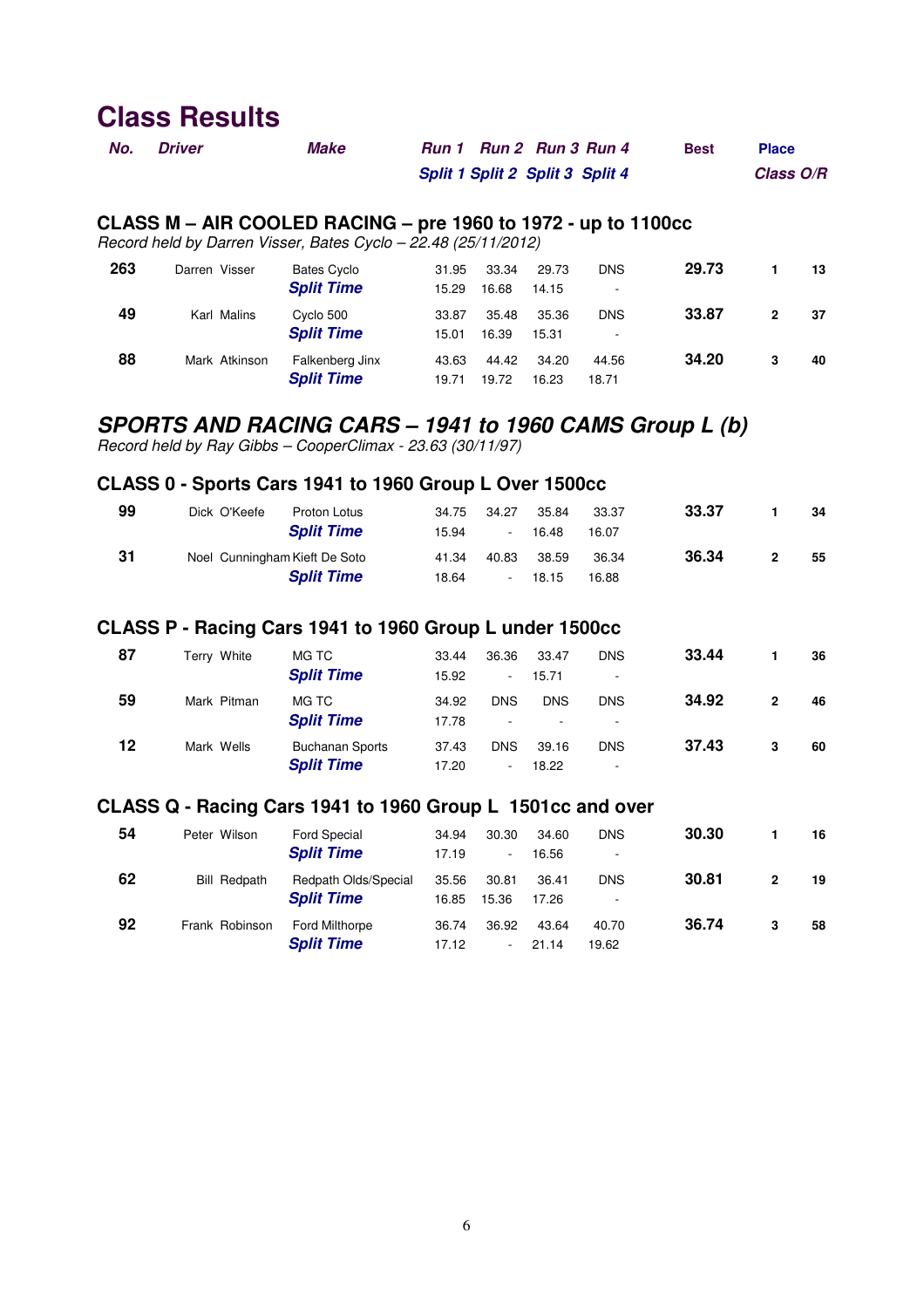| No. | <i><b>Driver</b></i> | <b>Make</b> | Run 1 Run 2 Run 3 Run 4         | <b>Best</b> | <b>Place</b> |
|-----|----------------------|-------------|---------------------------------|-------------|--------------|
|     |                      |             | Split 1 Split 2 Split 3 Split 4 |             | Class O/R    |

## **PRODUCTION TOURING CARS 1940 to 1972 CAMS Group N (a,b & c)**

Record held by the late Ian Jones – Holden Torana XU1 – 23.84 (30/11/97)

#### **CLASS R - Production Touring Cars Group N up to 2000cc**

| 155 | Peter Weymouth-Wilson<br><b>Split Time</b>                | Morris Cooper S<br>14.90 | 30.39<br>$\overline{\phantom{0}}$ | 29.57<br>14.59      | 29.96<br>٠      | 29.57 | 1            | 12 |
|-----|-----------------------------------------------------------|--------------------------|-----------------------------------|---------------------|-----------------|-------|--------------|----|
| 151 | Paul Kirkham<br>Datsun 1600<br><b>Split Time</b>          | 36.55<br>17.57           | 31.46                             | 31.38<br>$-1532.00$ | 31.18<br>15.05  | 31.18 | $\mathbf{2}$ | 22 |
| 123 | Bloodworth<br>Morris Cooper S<br>Tom<br><b>Split Time</b> | 36.33<br>16.24           | 35.44<br>16.79                    | 34.41<br>15.75      | 0.00<br>۰       | 34.41 | 3            | 41 |
| 275 | <b>Ford Cortina</b><br>Don Ashton<br><b>Split Time</b>    | 44.35<br>19.57           | 37.04<br>۰.                       | 35.07<br>17.00      | 36.75<br>17.82  | 35.07 | 4            | 49 |
| 6   | Russ Mead<br>Ford Anglia Super<br><b>Split Time</b>       | <b>DNS</b><br>۰          | <b>DNS</b><br>$\sim$              | 35.15<br>16.59      | <b>DNS</b><br>۰ | 35.15 | 5            | 50 |
| 375 | Andrea Ashton WardFord Cortina<br><b>Split Time</b>       | 43.95<br>21.63           | 38.33<br>18.84                    | 36.89<br>17.66      | <b>DNS</b><br>۰ | 36.89 | 6            | 59 |

#### **CLASS S - Production Touring Cars Group N 2001cc and over**

| 171 | Daryl Duff | Chev Camaro<br><b>Split Time</b>  | 35.01 | 32.87<br>17.14 16.21 | 29.95<br>14.77 | 30.72<br>15.25       | 29.95 |   | 15 |
|-----|------------|-----------------------------------|-------|----------------------|----------------|----------------------|-------|---|----|
| 14  | lan Roache | Ford Mustang<br><b>Split Time</b> | 17.21 | 35.55 32.73<br>16.17 | 32.55<br>16.15 | <b>DNS</b><br>$\sim$ | 32.55 | 2 | 29 |

# **PRODUCTION SPORTS CARS CAMS Group S (a,b & c)**

Record held by Ken Price – Porsche 916 – 23.35 (24/11**/02)** 

#### **CLASS T - Production Sports Cars 1941 to 1977 - Group S up to 2000cc**

| 10 | Richard Milligan | <b>MGB Roadster</b><br><b>Split Time</b> | 32.72<br>16.48 | <b>DNS</b><br>$\overline{\phantom{a}}$ | 29.35<br>14.69 | 29.94<br>15.08 | 29.35 | 1            | 8  |
|----|------------------|------------------------------------------|----------------|----------------------------------------|----------------|----------------|-------|--------------|----|
| 18 | Glenn Renshaw    | <b>MGA</b><br><b>Split Time</b>          | 35.10<br>16.93 | 31.28<br>14.67                         | 32.45<br>15.72 | 31.27<br>15.00 | 31.27 | $\mathbf{2}$ | 23 |
| 4  | Don Woods        | <b>MGB Roadster</b><br><b>Split Time</b> | 33.31<br>16.22 | 33.73<br>16.09                         | 33.07<br>16.01 | 32.05<br>15.12 | 32.05 | 3            | 27 |
| 11 | John Hardy       | Alpine Renault<br><b>Split Time</b>      | 32.30<br>14.88 | 32.10<br>15.40                         | <b>DNS</b>     | <b>DNS</b>     | 32.10 | 4            | 28 |
| 60 | Aaron De Fina    | Honda S600<br><b>Split Time</b>          | 35.60<br>17.26 | 32.91<br>16.53                         | <b>DNS</b>     | <b>DNS</b>     | 32.91 | 5            | 31 |
| 74 | Mike Ffrench     | Morgan $+4$<br><b>Split Time</b>         | 37.66<br>18.89 | 34.95<br>18.57                         | 34.18<br>16.99 | 33.37<br>16.84 | 33.37 | 6            | 34 |
| 80 | Colin Sullivan   | <b>MGB Roadster</b><br><b>Split Time</b> | 38.02<br>18.15 | 36.15<br>0.00                          | 37.16<br>15.97 | <b>DNS</b>     | 36.15 | 7            | 54 |